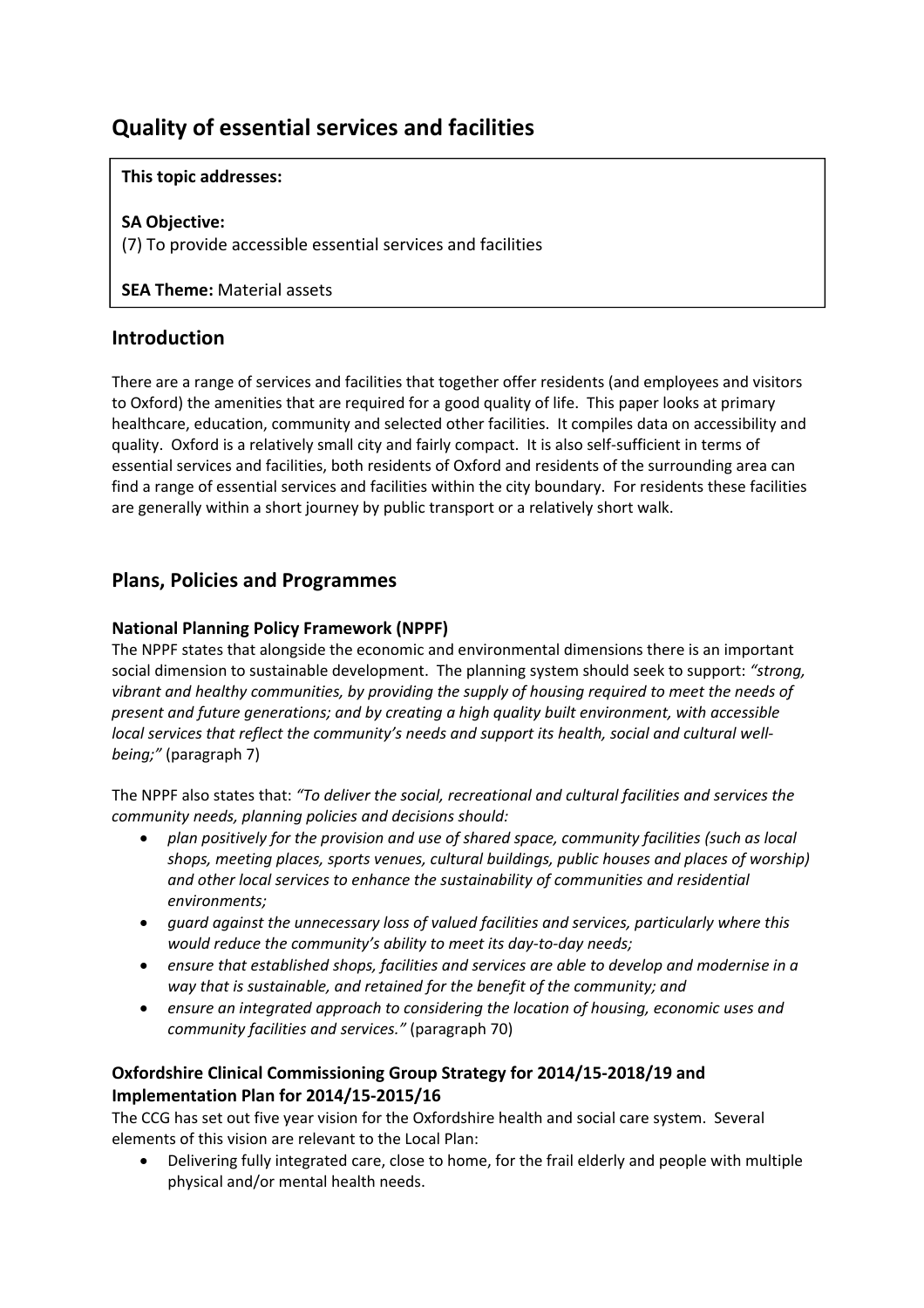- A primary care service that is driving development and delivery of this integrated care, and is itself offering a broader range of services at a different scale.
- Routinely enabling people to live well at home and to avoid admission to hospital when this is in their best interests.
- Be continuing to provide preventative care and to tackle health inequalities for patients and carers in both its urban and rural communities.

The CCG is aiming to reduce the amount of time spent avoidably in hospital through the provision of better integrated care in the community. To achieve this they will increase investment in primary care and in community services and aim to *"deliver a substantial shift in activity and resources from acute services into community and primary care."*

### **Oxford City Council's Community Centres Strategy 2016‐2020**

The strategy classifies facilities in three tiers. The top tier are community hubs which are multifunctional community facilities, the next tier are smaller community centres, or community halls with the final tier being rooms for hire, either owned by the Council or other organisations.

### The strategy identifies eight priority themes:

*Improving Facilities:* 

- 1. Establish Rose Hill as a vibrant, inclusive community hub.
- 2. Draw up development plans for the Blackbird Leys and Barton Community Centres aimed at widening and improving the range of functions and activities which they offer, and securing effective community involvement in the management of these centres.
- 3. Work with the Reference Group to extend and improve the range of activities offered at the East Oxford Community Centre, and to consider the results of the feasibility study into its future physical shape and functions.

4. Develop a prioritised maintenance plan for all centres with a five year time horizon.

- *Sustainable management:* 
	- 5. Review ways in which those centres that are currently managed by the City Council can be effectively managed in future on a long term and stable basis with strong community involvement.
	- 6. Review the current lease arrangements for each centre and place on a long term stable basis.
	- 7. Support Associations in developing management skills and expertise and in recruiting volunteers to run the centres' activities.
	- 8. Support Associations to recruit and retain trustees and manage their buildings.

### **Oxford City Council's Leisure & Wellbeing Strategy 2015‐2020**

In 2009 the City Council entered into a partnership with Fusion Lifestyle to manage its leisure centres. The strategy notes that: *"From a low base, our sport development function and all five of our leisure centres have achieved QUEST (the UK's quality scheme for sport and leisure) along with significant sport and leisure infrastructure improvements. Since the leisure contract commenced facilities have been greatly improved with around £14.4 million of investment…Participation in the* city's leisure centres has increased by over 53% and Oxford has had the third highest increase in adult *participation nationally."*

The strategy has three key objectives:

Objective 1 ‐ A world‐class leisure offer

Objective 2 – Our focus sports – more people, more active, more often

Objective 3 – Partnership working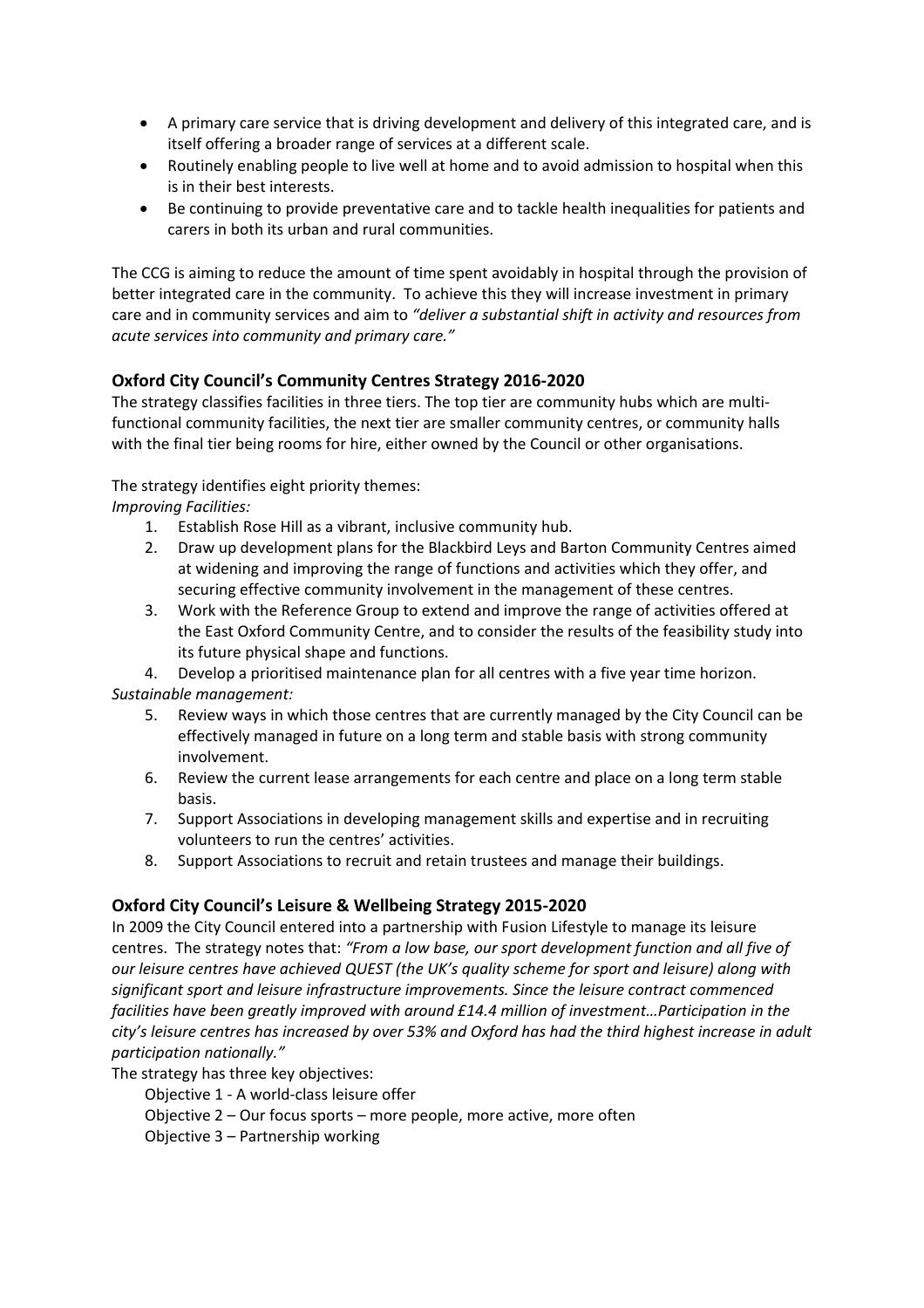# **Royal Mail Strategy**<sup>1</sup>

This strategy recognises that Royal Mail will need to be flexible to meet changing customer demands. Initiatives relevant to the Local Plan include:

- Extending our Local Collect network to enquiry offices, providing over 11,700 collection points across the UK
- Investing in our enquiry offices to enhance customer experience
- Improving access to our products and services by providing later acceptance times and weekend processing in mail centres, increasing services in enquiry offices and extending opening hours

# **The current situation**

### **Overall geographical coverage**

A range of the services and facilities that provide for the needs of the city have been quantified and mapped and where possible qualitative data has been gathered. The assessments below are in the main, made on a postcode basis. There are 4 postcode sectors that cover the city: OX1 (the city centre), OX2 (North Oxford), OX3 (North East Oxford) and OX4 (South East Oxford).

Figure 6.8.1 below identifies the number of each facility in a postcode sector and a calculation to assess the number of people resident in that sector per facility. Note the calculation has not been carried out for secondary schools or leisure centres as both these facilities have much wider catchments.

|                          |                | OX <sub>1</sub> | OX <sub>2</sub> |            | OX3    |            | OX4            |            |
|--------------------------|----------------|-----------------|-----------------|------------|--------|------------|----------------|------------|
| Population               | 17,730         |                 | 31,201          |            | 39,060 |            | 63,915         |            |
|                          |                | People per      |                 | People per |        | People per |                | People per |
| Facility/service         | Total          | facility        | <b>Total</b>    | facility   | Total  | facility   | Total          | facility   |
| G.P. Practice            | 6              | 2,955           | 5.              | 6,240      | 7      | 5,580      | 8              | 7,989      |
| <b>Dental Practice</b>   | 5              | 3,546           | $\overline{2}$  | 15,601     | 10     | 3,906      | 9              | 7,102      |
| Pharmacy                 | 3              | 5,910           | 7               | 4,457      | 8      | 4,883      | 16             | 3,995      |
| Primary School           | $\overline{2}$ | 8,865           | 7               | 4,457      | 9      | 4,340      | 14             | 4,565      |
| Secondary School         | $\Omega$       |                 | $\overline{2}$  |            | 1      |            | $\overline{2}$ |            |
| Community                |                |                 |                 |            |        |            |                |            |
| Centre                   | $\overline{2}$ | 8,865           | 5.              | 6,240      | 8      | 4,883      | 13             | 4,917      |
| Leisure Centre           | 2              |                 | 1               |            | 1      |            | 1              |            |
| <b>Children's Centre</b> | $\mathbf 1$    | 17,730          | 2               | 15,601     | 3      | 13,020     | 4              | 15,979     |
| Pub                      | 49             | 362             | 27              | 1,156      | 22     | 1,775      | 46             | 1,389      |
| Post Office              | 2              | 8,865           | 5               | 6,240      | 5      | 7,812      | 6              | 10,653     |

### **Figure 6.8.1: Numbers of facilities per area and per head of population**

### **G.P. practices**

 $\overline{a}$ 

In total there are 27 NHS G.P. Practices in the city, but it is important to note that most (if not all) practices have more than one G.P. In terms of qualitative data, the NHS provides information from a patient satisfaction survey "Would you recommend this surgery?" (a measure of quality) and on whether practices are accepting new patients (a measure of access).

 $1$  http://www.royalmailgroup.com/about-us/our-strategy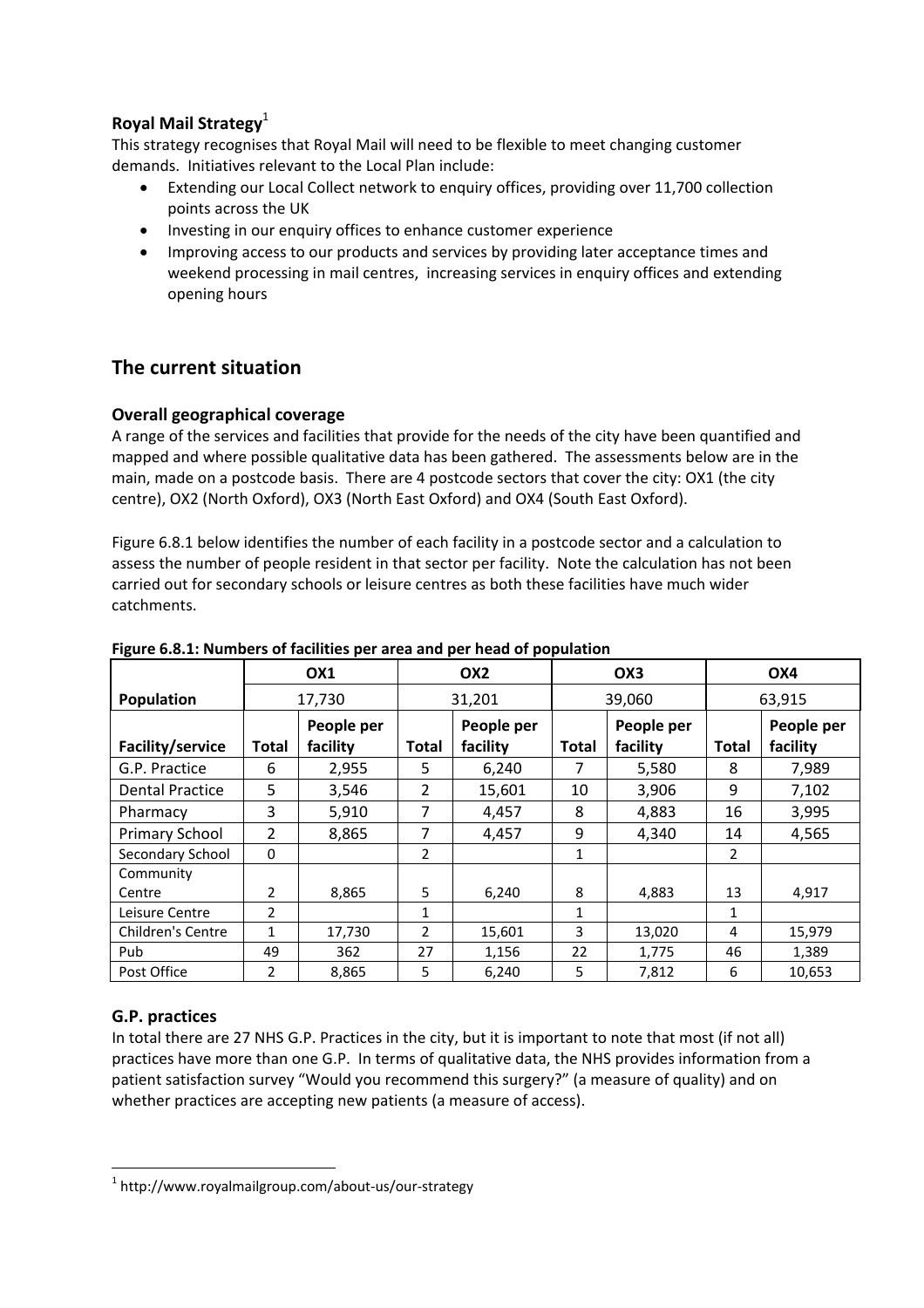In the postcode sector OX1 there are six practices, all of which are accepting new patients; in terms of patient satisfaction they scored 94%, 93%, 89%, 86%, 79% and 60%. In the postcode sector OX2 there are five practices, four of which are accepting new patients; in terms of patient satisfaction they scored 82%, 77%, 76% and 71% (no score available for the fifth surgery). In the postcode sector OX3 there are seven practices, all of which are accepting new patients; in terms of patient satisfaction they scored 91%, 85%, 82%, 79%, 79%, 76% and 71%. In the postcode sector OX4 there are eight practices, all of which are accepting new patients; in terms of patient satisfaction they scored 88%, 87%, 85%, 83%, 76%, 71%, 69% and 65%.

### **Dental practices**

In total there are 26 NHS dental practices in the city, but as with G.P. practices, it is important to note that most (if not all) practices have more than one dentist. In terms of qualitative data, the NHS provides information on whether practices are accepting new patients of different types (a measure of access). There are three categories of patient in this regard: new fee paying adults, new charge exempt adults, and new children.

In the postcode sector OX1 there are five practices, only one is taking on new adults as patients (both fee paying and non‐fee paying) and three are taking on new children. In the postcode sector OX2 there are two practices, only one is taking on new adults as patients (both fee paying and non‐ fee paying) and both are taking on new children. In the postcode sector OX3 there are ten practices, five are taking on new adults as patients (both fee paying and non‐fee paying) and five are taking on new children. In the postcode sector OX4 there are nine practices, six are taking on new adults as patients (both fee paying and non‐fee paying) and five are taking on new children.

### **Pharmacies**

There is no qualitative data for pharmacies, however in postcode sector OX1 there are three pharmacies; in OX2 there are seven; in OX3 there are eight; and in OX4 there are sixteen.

### **Primary schools**

Firstly, it is important to note in Figure 6.8.1 above that the calculation is made on the basis of total population, not of children of primary school age alone. In terms of qualitative data, information can be gathered in terms of Ofsted rating (a measure of quality, taken from the Ofsted website) and in terms of admissions (a measure of accessibility, taken from the County Council website).

In the postcode sector OX1 there are two primary schools, both have Ofsted ratings of "Good" (the second best of four standards). Both of the schools were undersubscribed (all those who expressed a first place preference for a place at these schools in the 2016 intake were accepted).

In the postcode sector OX2 there are seven primary schools, five have Ofsted ratings of "Good", one is ranked as "requires improvement" (the third best of four standards) and there is no rating available for the seventh. Five of these schools were undersubscribed (all those who expressed a first place preference for a place at these schools in the 2016 intake were accepted) and the other two accepted 67% and 83% of first place preference applications.

In the postcode sector OX3 there are nine primary schools, seven have Ofsted ratings of "Good", one is "outstanding" (the highest standard) and there is no rating available for the ninth. Five of the schools were undersubscribed (all those who expressed a first place preference for a place at these schools in the 2016 intake were accepted) and the other four schools accepted 93%, 76%, 62% and 52% of first place preference applications.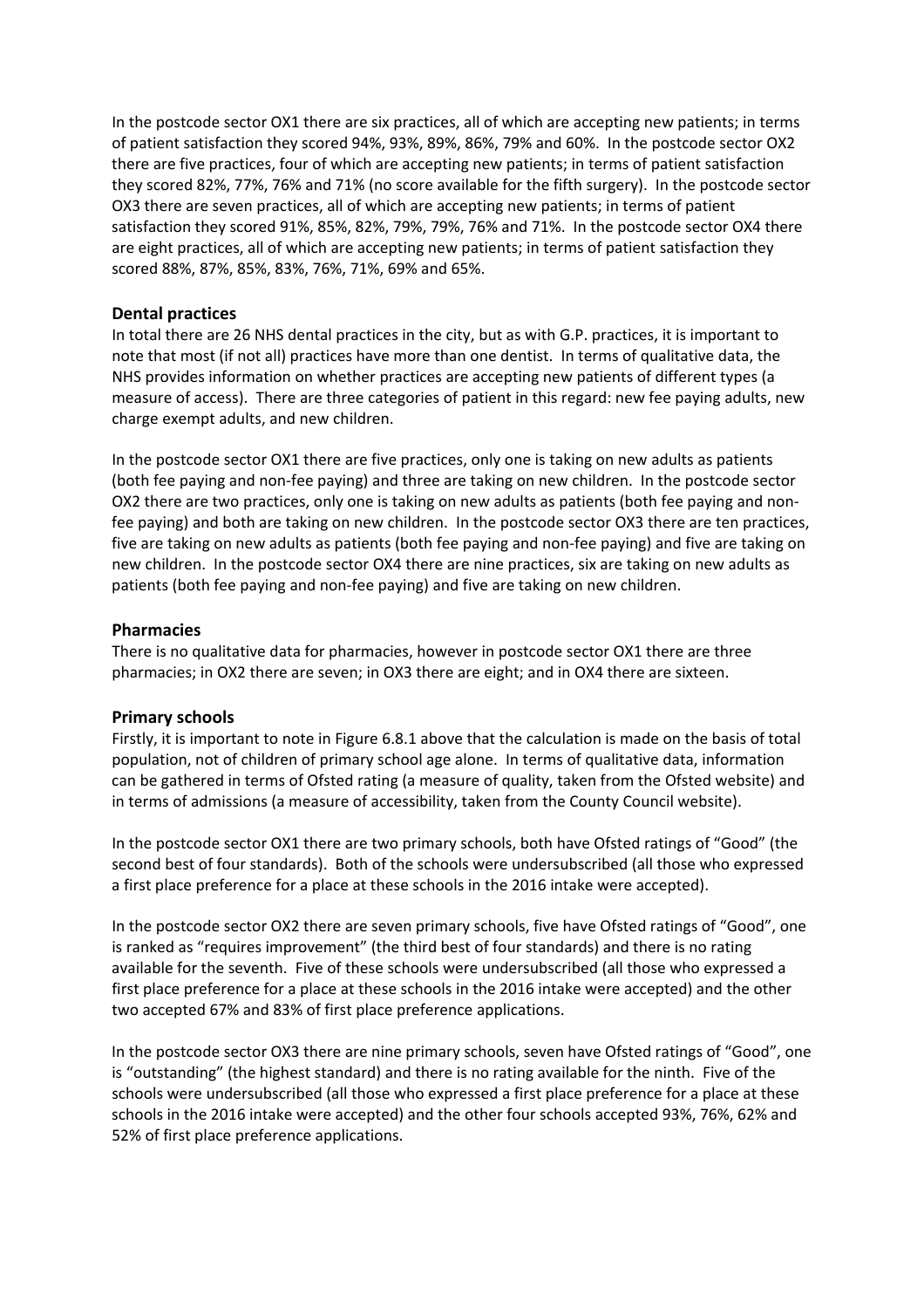In the postcode sector OX4 there are fourteen primary schools, five have Ofsted ratings of "Good", four are rated as "requires improvement", three are rated as "inadequate" (the lowest of four standards) and there is no rating available for the other two. Six of the schools were undersubscribed (all those who expressed a first place preference for a place at these schools in the 2016 intake were accepted) and the other schools accepted 93%, 91%, 88%, 85%, 84%, 82%, 78% and 70% of first place preference applications.

### **Secondary schools**

The same data is available for secondary schools although these operate on a much wider catchment area than the other types of facilities and so are not analysed on a postcode sector basis.

In the city there are four secondary schools although there is an additional school just outside the boundary that serves a large number of pupils resident in the city and so it is also included in this analysis, making five secondary schools in all. Of these schools two have an Ofsted rating of "good", one of "requires improvement" and there is no Ofsted rating available for the other two.

### **Community centres**

In terms of qualitative data the City Council has recently commissioned consultants to carry out an assessment of community centres in order to inform the city's Community Centre Strategy. That assessment was not so much an assessment of quality of service but an assessment of centre's impact in areas of strategic importance. The higher the score out of 8 the more strategically important the centre was assessed to be. "*The criteria used to determine the overall ranking of each centre are based exclusively on the location of the centres and the extent to which they serve a catchment of strategic importance (i.e. without any other coverage and / or areas of high relatively deprivation). These are "Exclusivity of catchment" and "Coverage of deprived areas." The scores are combined to create an overall score used to rank the centres."*

In the postcode sector OX1 there are two community centres, one owned by the city council and one not; they scored 4 and 5 out of 8 in the assessment. In the postcode sector OX2 there are five community centres, four owned by the city council and one not; they scored 1, 2, 2, 2 and 6 out of 8 in the assessment. In the postcode sector OX3 there are eight community centres, five owned by the city council and three not; they scored 1, 2, 3, 3, 4, 4, 4 and 7 out of 8 in the assessment. In the postcode sector OX4 there are thirteen community centres, ten are owned by the city council and three are not; they scored 1, 1, 3, 3, 3, 3, 3, 3, 4, 5, 5, 6 and 7 out of 8 in the assessment.

In addition the community associations that run four of the centres have achieved the "visible" accreditation which is a quality system and standard for the charity and community sector.

#### **Leisure centres**

 $\overline{a}$ 

As with secondary schools discussed above, leisure centres operate on a much wider catchment area than the other facilities and so are not analysed on a postcode sector basis. There are five facilities in the city run by the City Council's partner Fusion. Three are leisure centres providing a range of sporting and leisure opportunities including swimming, one is an outdoor heated swimming facility and the other an indoor ice rank. All five of these facilities have achieved the Quest Quality Scheme for the management of leisure facilities which sets industry standards and good practice.

Figure 6.8.2 below illustrates the recent and projected trend of increasing participation at these leisure centres and the associated reduction in subsidy per user. $<sup>2</sup>$ </sup>

**<sup>2</sup>** Oxford City Council's Leisure & Wellbeing Strategy 2015‐2020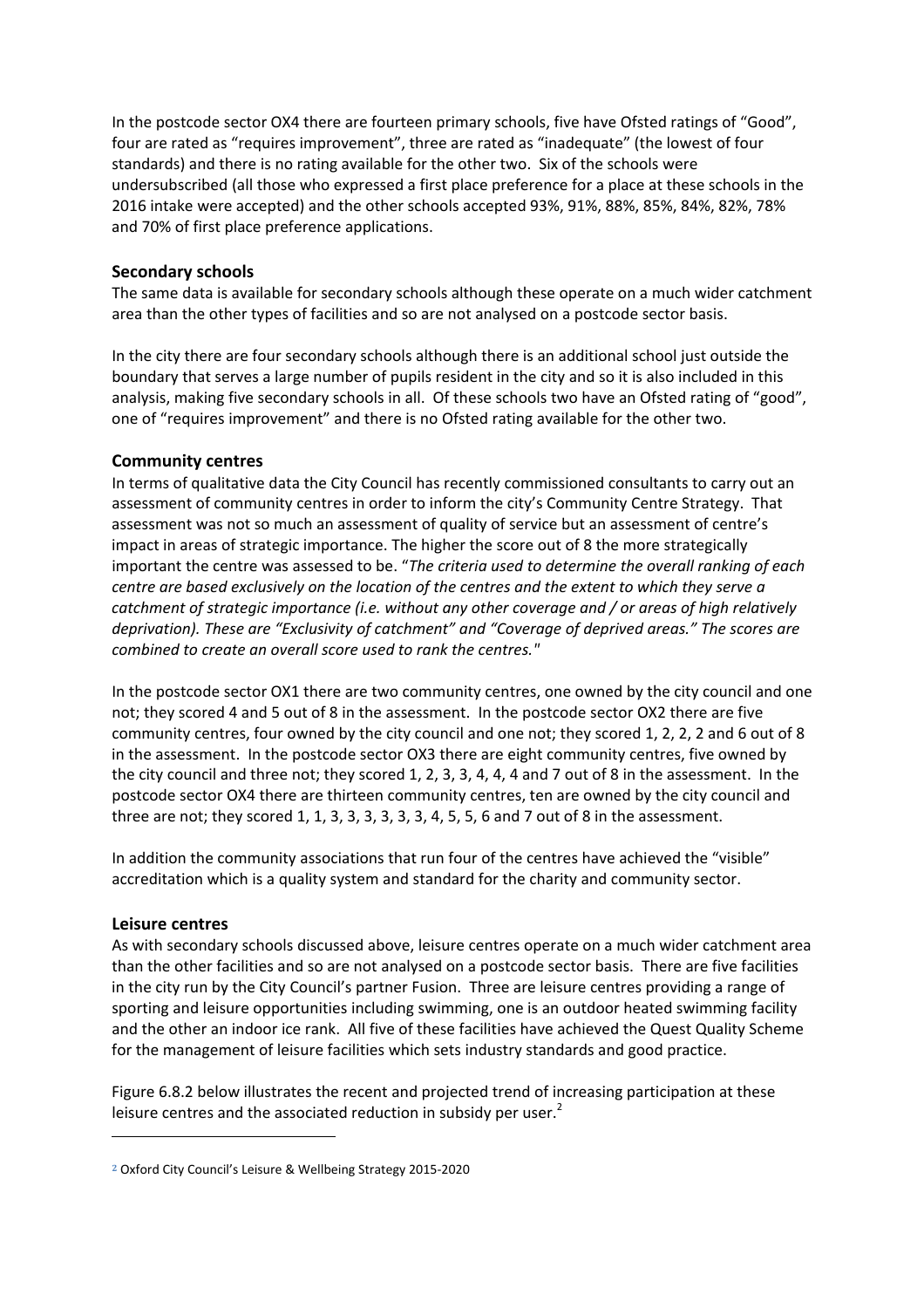

### **Figure 6.8.2: Participation rates and user subsidy at Council owned Leisure Centres**

### **Childre n's centres**

As with schools, children's centres are subject to inspection by Ofsted and so the Ofsted rating is a measure of quality. In the postcode sector OX1 there is one children's centre with an Ofsted rating of "Good" (the second best of four standards). In the postcode sector OX2 there are two children's centres, both with an Ofsted rating of "Good". In the postcode sector OX3 there are three children's centres, two with an Ofsted rating of "Good" and the third with "satisfactory" (this was the third best ranking of four, this rating has now been renamed "requires improvement"). In the postcode sector OX4 there are four children's centres, two with an Ofsted rating of "Good" and two with "satisfactory"/ "requires improvement".

### **Public h houses**

Qualitative data on public houses is difficult to secure, there are various ratings websites where users can rate their experience but these do not give full coverage and can be misleading where there is not a sufficient pool of reviews. Instead it seems appropriate to assess access in terms of a calculation of the number of people per pub.

| OX1                            |                      | OX <sub>2</sub>         |                      | OX3                     |                      | OX4                            |                      |
|--------------------------------|----------------------|-------------------------|----------------------|-------------------------|----------------------|--------------------------------|----------------------|
| Population: 17,730             |                      | Population: 31,201      |                      | Population:39,060       |                      | Population: 63,915             |                      |
| <b>Total</b><br>no. of<br>pubs | People<br>per<br>pub | Total<br>no. of<br>pubs | People<br>per<br>pub | Total<br>no. of<br>pubs | People<br>per<br>pub | <b>Total</b><br>no. of<br>pubs | People<br>per<br>pub |
| 49                             | 362                  | 27                      | 1,156                | 22                      | 1,775                | 46                             | 1,389                |

**Figure** 6.8.3 Calculation of people per public house (based on total population)

Across the city, according to the business rates register, there are 147 pubs. Using the total population in the 2011 census of 152,000 residents, there are 1,034 people per pub. If under 19's are discounted (the closest data threshold to the legal drinking age) there are 115,000 people in the city which would equate to 782 people per pub.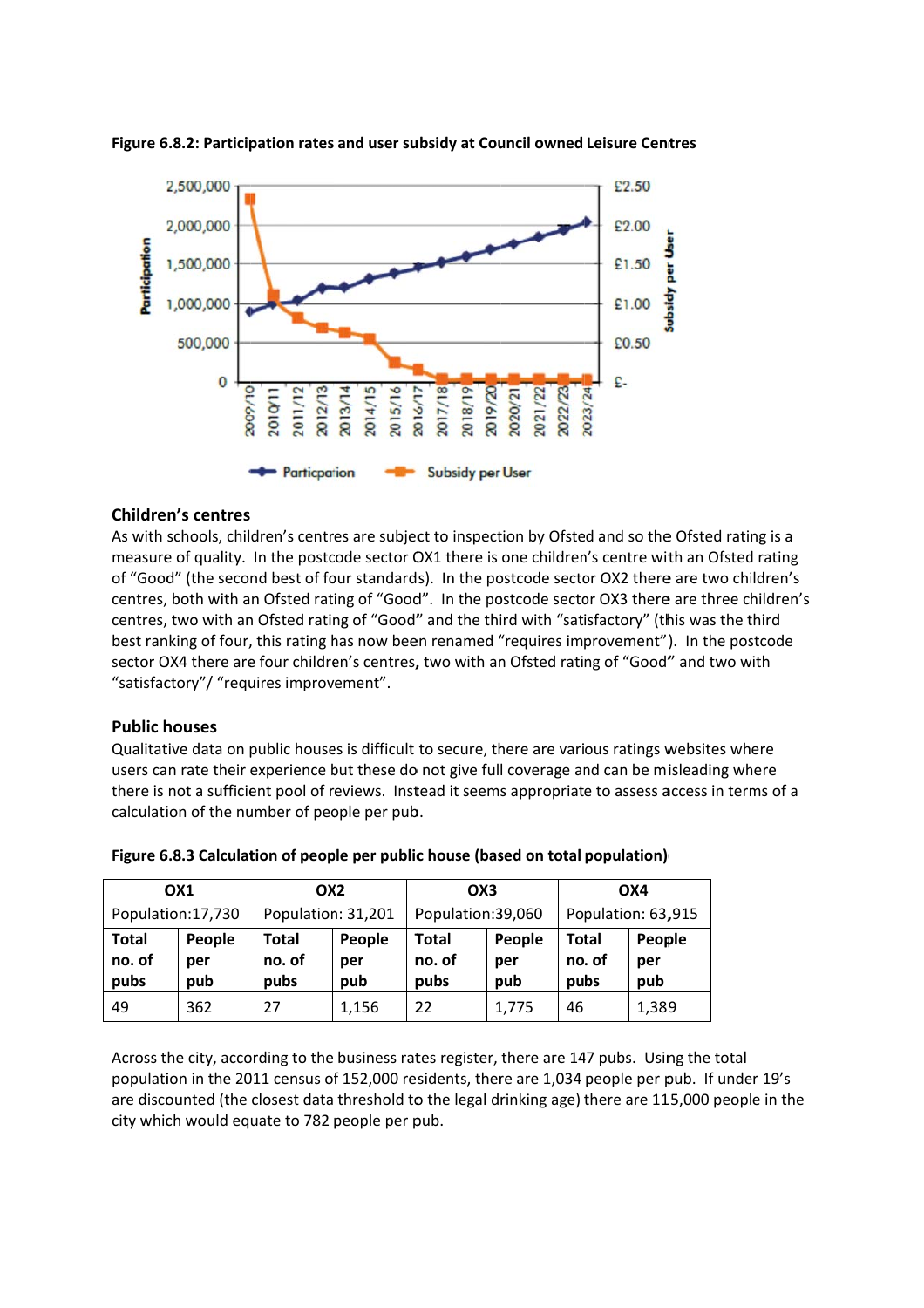### **Post offices**

There is no qualitative data on post offices; however in postcode sector OX1 there are two post offices, in OX2 there are five, in OX3 there are also five and in OX4 there are six.

### **Likely trends without a new Local Plan**

**Health services:** there is nationally some pressure on G.P. services, the trend appears to be that G.P. practices combine or co‐locate into larger groupings to serve wider areas. This trend is supported by the move towards locating some of the out‐patient services more traditionally located at local hospitals at G.P. practices as outlined in the CCG strategy.

**Schools:** the number of pupils nationally and in Oxford has been growing in recent years putting extra pressure on school places. The County Council has had a programme of expanding schools and a new school will come online as part of the Barton Park development in September 2019. With changes in central government policy encouraging academies and free schools (with autonomy from County Council control) all new schools will be academies or free schools and more existing schools are likely to become academies.

**Community centres:** The City Council's strategy is to invest in improvements particularly to those top tier (more strategic importance) centres and to work to find sustainable management solutions in order to increase the offer of services available and encourage greater use.

**Leisure Centres:** the City Council with its partner Fusion has been investing in improvements to the city's leisure centres, the trend will continue to be investment and improvement in existing facilities rather than new additional facilities. Figure 6.8.2 projects past trends on usage forward to 2023/24. **Children's Centres:** there has been a well‐publicised debate about the future of children's centres in Oxfordshire as the County Council looks for alternative ways to resource its facilities. At a County Council meeting in May 2016, the Cabinet agreed to: (a) develop three outreach centres (Barton, Rose Hill and Blackbird Leys) and a shared locality base (East Oxford Early Intervention Hub/Children's Centre in Cowley). Several of these centres are likely to also offer child care on site.

**Pubs:** the campaign group CAMRA claim that nationally 27 pubs are closing every week. It is claimed that pressures from the smoking ban and the cost of alcohol in supermarkets are part of the reason for this pattern; it is likely that these two factors will continue and so is possible that this downward trend will also. Across the country, over 600 pubs have been nominated as Assets of Community Value which triggers a moratorium on any sale, with the idea that local people bid to buy the pub. In Oxford 5 pubs have been listed as such (with more applications being processed), it is likely that this will continue in the future as campaign groups promote the process.

**Post offices:** in recent years the Post Office has started to move away from providing services in their own premises and towards co‐locating services within shops or other premises for example. Recent campaigns indicate that the public still highly values local post office services and so this co‐ location may become more common.